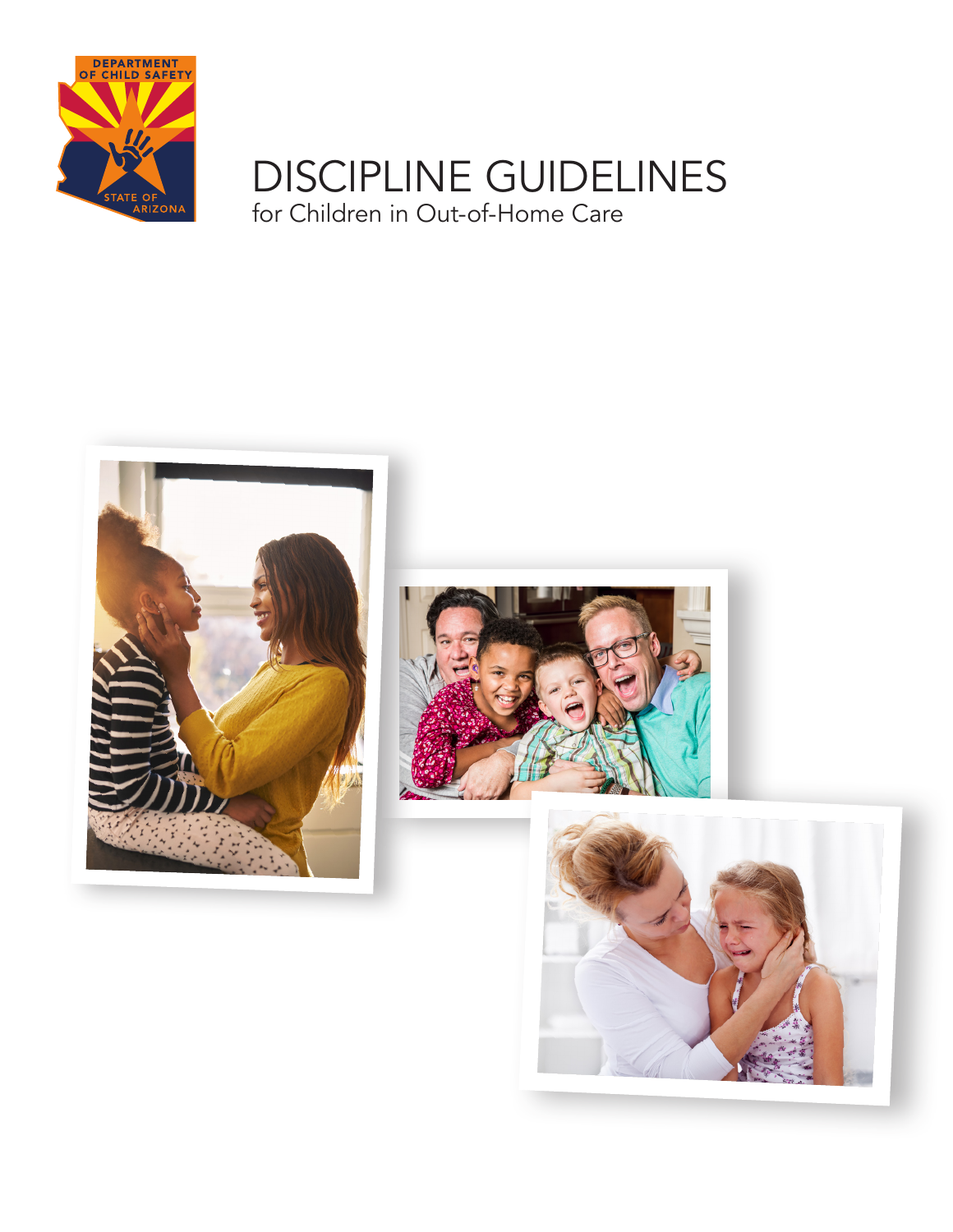The following is a variation of *Children Learn What They Live* written by Dorothy Law Nolte. Count how many times the word, *learn* is mentioned and which attitudes are learned.

If a child lives with criticism, He learns to condemn.

If a child lives with hostility, She learns to fight.

If a child lives with pity, He learns to feel sorry for himself.

If a child lives with ridicule, She learns to be shy.

If a child lives with shame, He learns to feel guilt.

If a child lives with tolerance, She learns to be patient.

If a child lives with encouragement, He learns to be confident.

If a child lives with praise, She learns to appreciate.

If a child lives with acceptance, He learns to love.

If a child lives with approval, She learns to like herself.

If a child lives with recognition, He learns it is good to have a goal.

If a child lives with honesty, She learns what truth is.

If a child lives with fairness, He learns justice.

If a child lives with security, She learns to have faith in herself and those about her.

If a child lives with friendliness, He learns to find love in the world.

Copyright © 1972/1975 by Dorothy Law Nolte.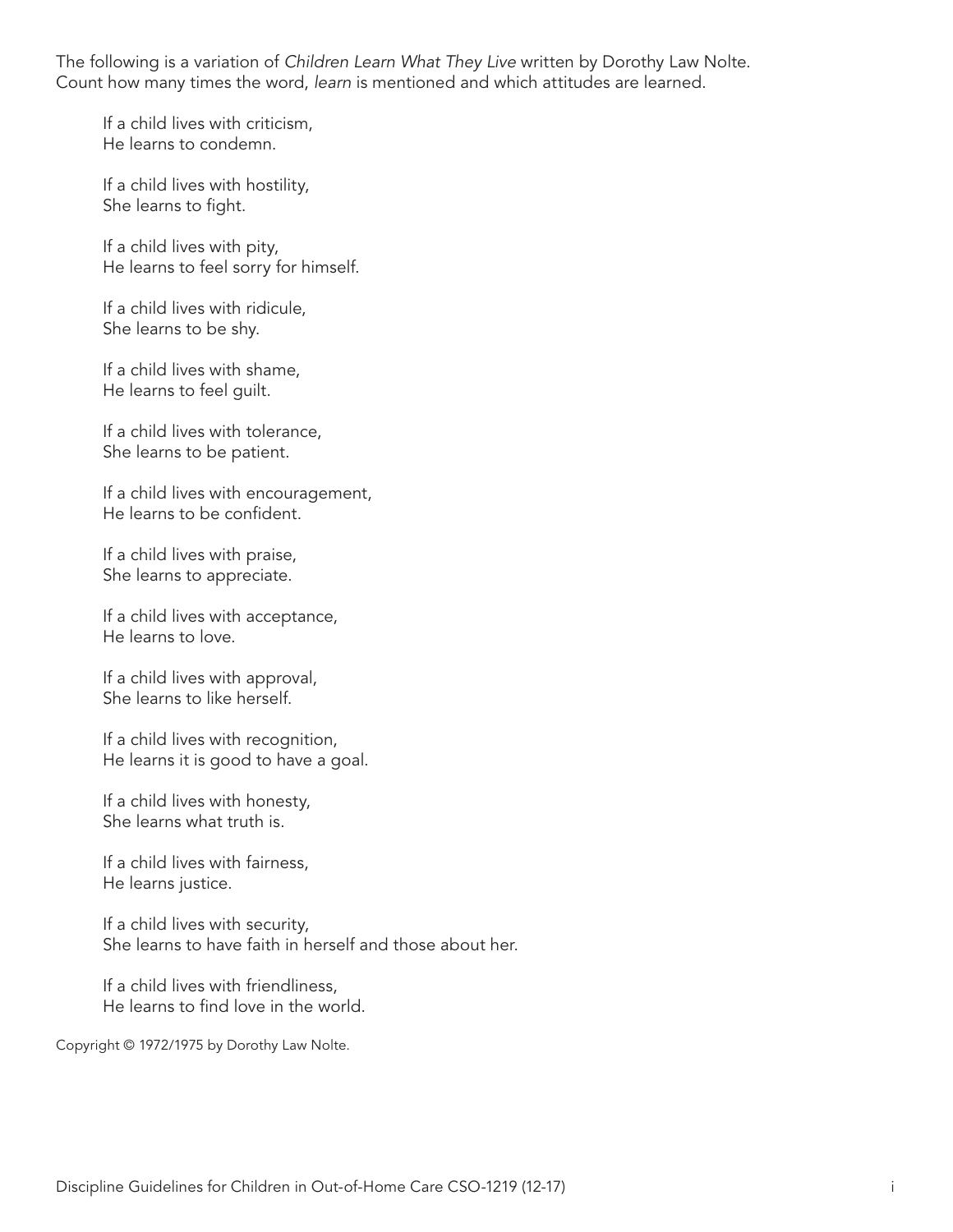# **TABLE OF CONTENTS**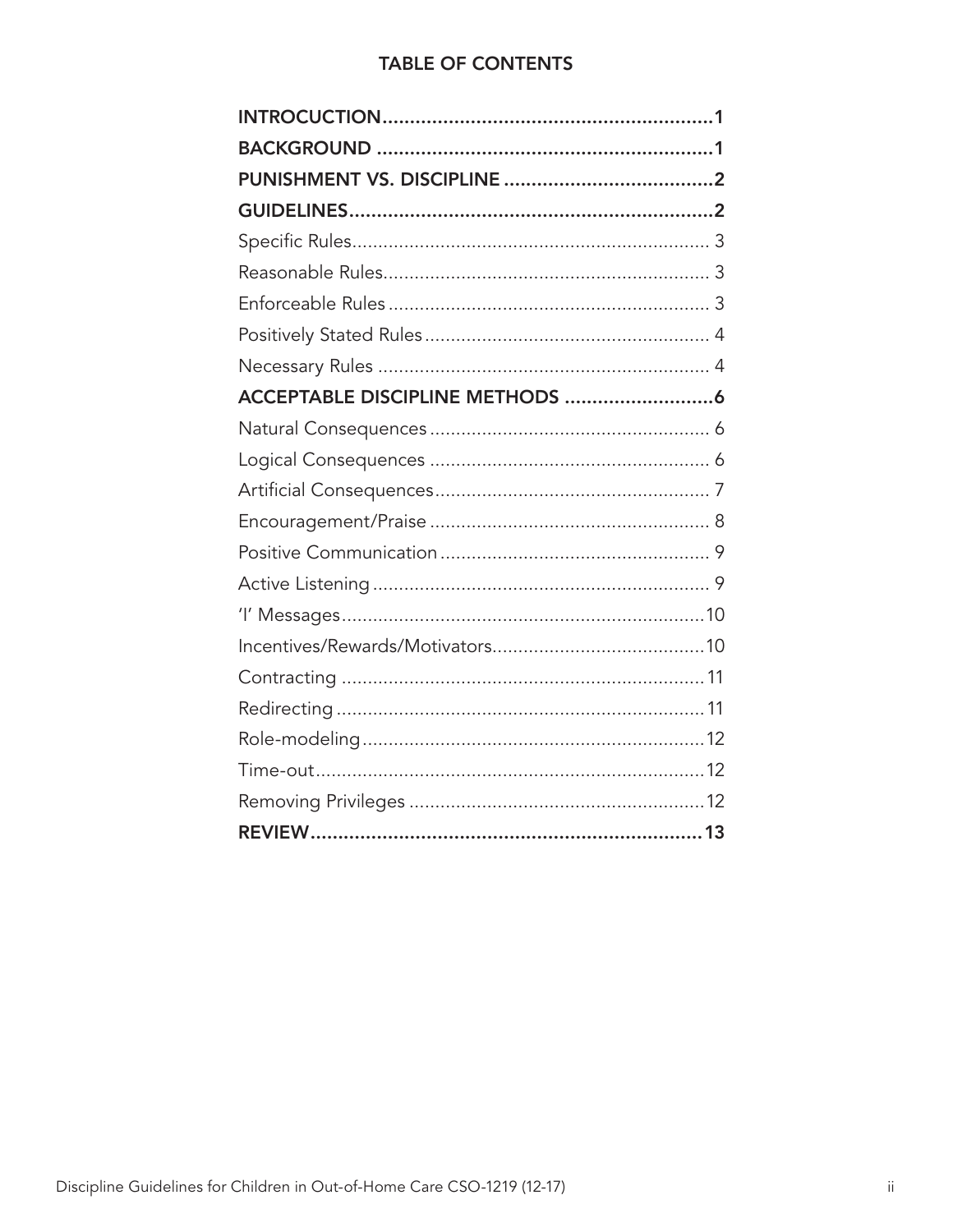## **INTRODUCTION**

The skills needed by parents today are vastly different than those needed even twenty years ago. Children are now exposed to drugs, alcohol, sex, stress, etc. in ways that most of us did not have to contend with as children and teens. The children being placed in foster homes today are exhibiting more serious problems than were seen in the past; therefore, greater skills are required on the part of foster parents. Often these children have inappropriate patterns of behavior that have been learned and reinforced for years. Even when appropriate parenting skills are used with them, it may take a very long time to see behavior changes.

- 1. Think about how you were disciplined as a child.
	- a. How did you feel about being disciplined as a child?

b. Where did you get your own parenting styles?

c. In what ways do you discipline your children differently than you were disciplined?

#### BACKGROUND

Most children in the foster care program have experienced patterns of inappropriate punishment, abuse and/or violence in their families. Therefore, issues related to punishment often are confusing for the child. For a child in foster care, punishment is often connected to a wide variety of issues such as attention, power, revenge, control, loss of self-esteem and pain/love.

Many foster parents have had a great deal of experience in raising children, their own and children in foster care. However, when working with children in foster care, there are set policies for disciplinary techniques. DCS has set these policies because the agency is responsible for the well-being of the children and has the right to make rules regarding them. Many children in foster care have experienced cruel and extreme punishments and will overreact to any punishment, while others will not respond to punishment unless it is extreme and abusive. As foster parents, we may not know the entire background of the children placed in our homes; therefore, we must be careful and sensitive.

If you commonly use methods with your own children that differ from the Department's philosophical position as stated in the Discipline Guidelines, problems are likely to occur. If you use swats with your three-year-old and this is not an appropriate technique with a child in foster care, this can trigger resentment, anger and competition between the children. The techniques in the Discipline Guidelines have proven to be effective in helping all children control their own behaviors and in contributing to a more harmonious family environment. Therefore, you are encouraged to implement these practices for the entire family.

1. Why might it be difficult for children in foster care to trust adults and feel loved?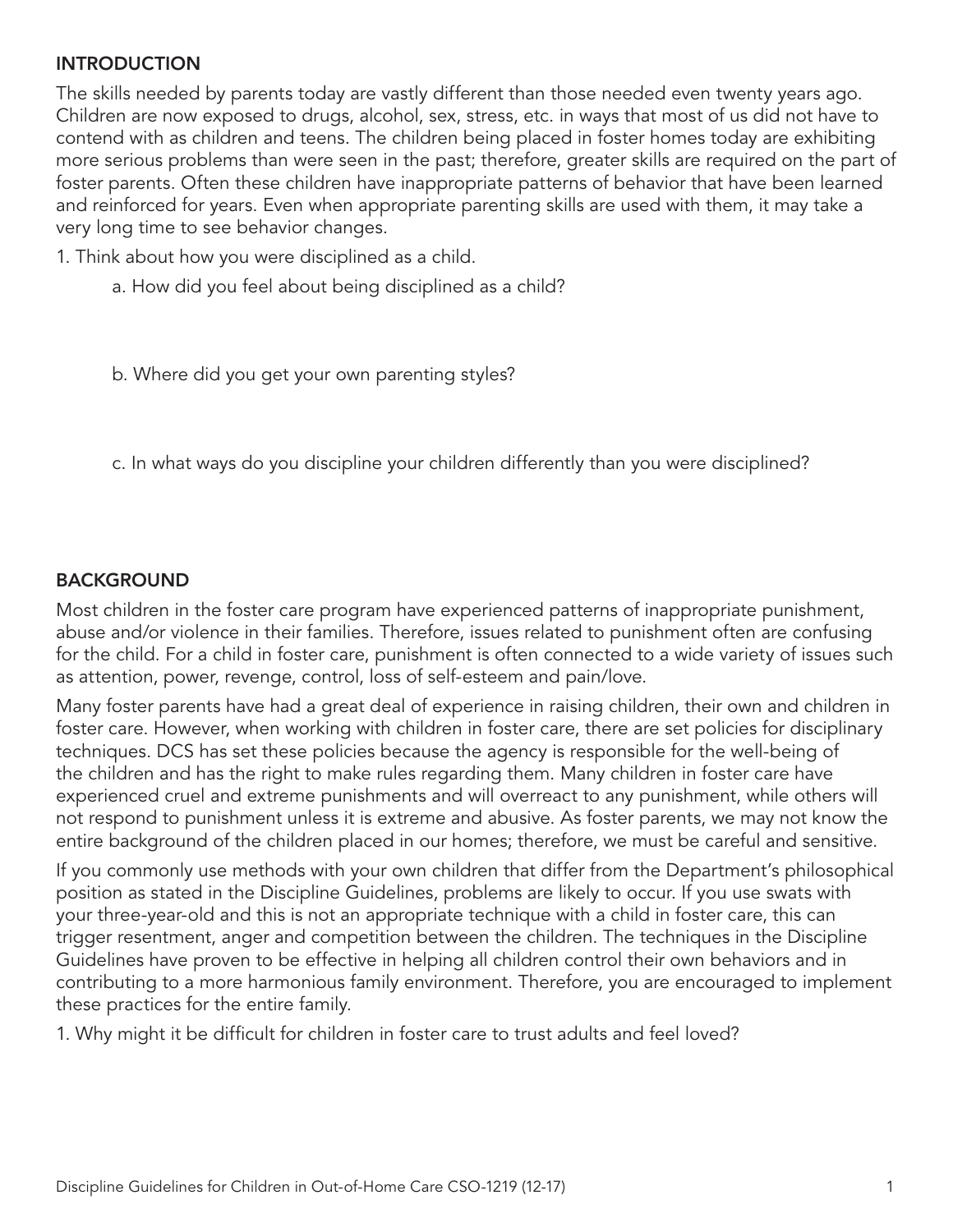#### PUNISHMENT VS. DISCIPLINE

Punishment implies the threat or use of power and/or fear to change inappropriate behavior. Punishment relies on external force.

Discipline is a teaching process through which the child learns to develop and maintain the self-control, self-reliance, self-esteem and orderly conduct necessary to assume responsibilities, make daily living decisions, and live according to accepted levels of social behavior. In other words, our goal is not to control but to encourage self-control.

We want children to be cooperative and self-directed, yet how often do we hear parents say things like, "Don't you ever listen?" "I told you not to do that," "I'm busy, leave me alone," etc. These statements do not make children feel good about themselves or feel like cooperating. Even as adults, our self-esteem is affected when people put us off, put us down, or ignore us.

Put yourself in this next situation as a way to identify how a child might feel.

1. You have been on your new job for three days. You are not sure if you are completing a particular form correctly even though someone had previously gone over it with you. How do you feel if: a. You ask your boss and he says, "I'm too busy, leave me alone."

b. You ask the person at the next desk and she says, "We already told you how to do this, maybe you can't handle this job."

c. You ask the person next to you and she says, "It took me forever to get this one straight when I was new. Let's review it."

d. You ask your boss and he says, "How can I help?"

## **GUIDELINES**

Children in foster care are to be disciplined, not punished. Discipline techniques help a child develop and maintain self-control, self-reliance, self-esteem and orderly conduct. The purpose of discipline is to educate. Children are able to learn from their mistakes in a safe environment.

Foster parents shall develop rules that set the limits of acceptable behavior in the family. These rules will be clearly explained and applied based on the child's past experiences, personality and age as appropriate to each child in the family.

The purpose of a rule is to create a consistent, safe, more comfortable environment. This approach goes beyond mere control of behavior. There are five factors to consider when developing rules. Rules must be:

- specific;
- reasonable;
- enforceable:
- stated positively; and
- necessary.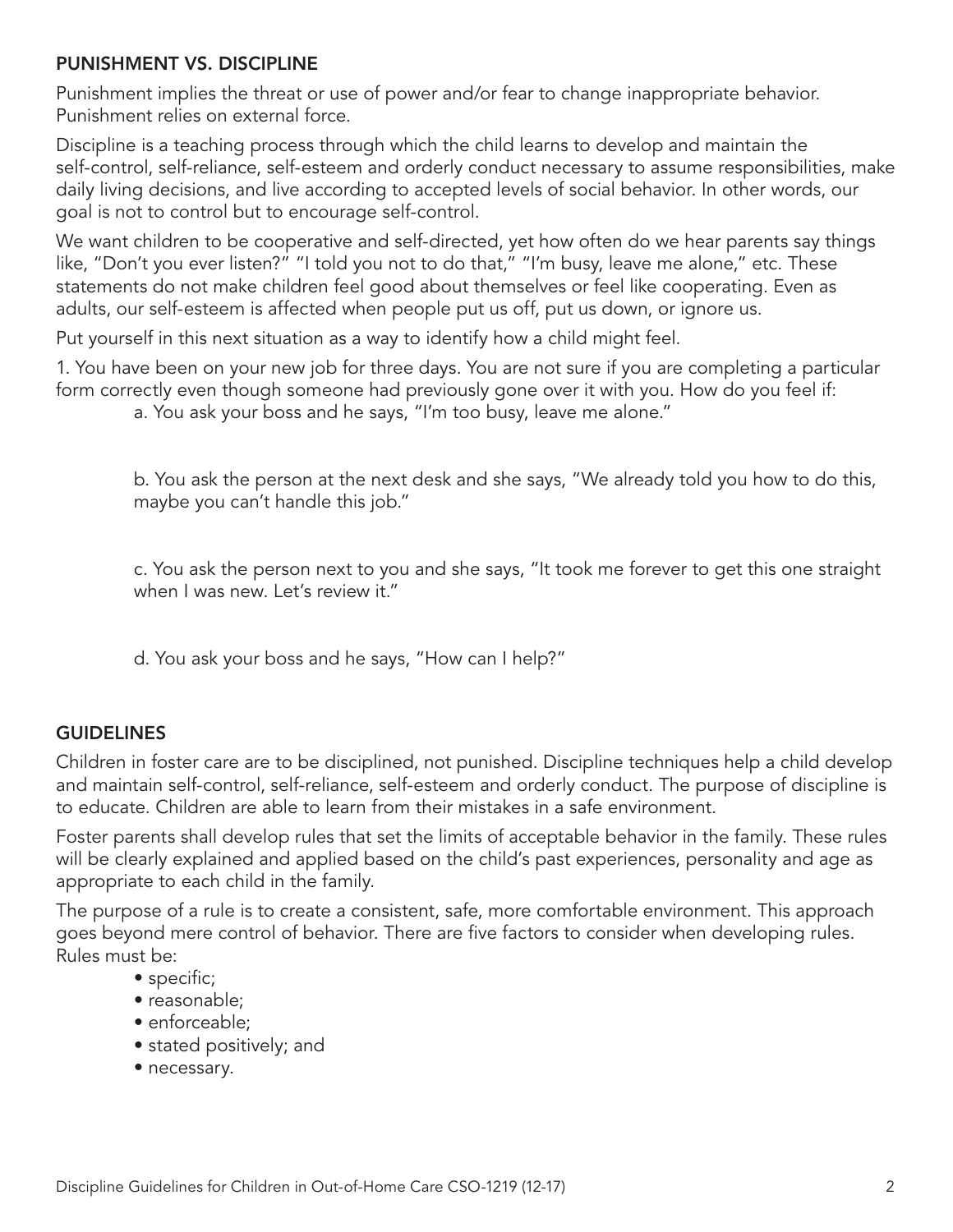## SPECIFIC RULES

Rules are *specific* when they are stated in such a way that they communicate precisely what is expected. In other words, both you and the child will know the moment that the rule is broken. A well-specified rule does not allow any possibility for misinterpretation. Time limits may help to make a rule more specific.

- 1. Which is the specific rule?
	- a. Bedrooms are to be thoroughly cleaned once a week.
	- b. Bedrooms cleaned every Saturday morning before 10 o'clock. Checklist:
		- beds made
		- all dirty clothes put in the laundry basket
		- all furniture dusted and polished
		- carpet vacuumed
		- all toys put in the toy box

2. Write a rule about cleaning the bathroom that is specific.

## REASONABLE RULES

Good rules are also *reasonable*. Can the youngster comply with the rule? Does the rule concern a behavior which is under the control of the child? The second rule in question 1.b above is very well specified, but is unreasonable for a three-year-old. A more reasonable expectation for this very young child would be "All dirty clothes put in the laundry basket." and/or "All toys put in the toy box."

1. Which rule is more reasonable for a 12-year-old?

a. You must study for one hour every school night.

- b. You must have all "A's" on your next report card.
- 2. Write a rule about helping in the kitchen that is reasonable for a six-year-old.

## ENFORCEABLE RULES

Rules are worthless if they are not enforceable. All rules can be broken. Most rules will be! A good question to ask yourself is, "Will I know when this rule is broken without depending on other people's testimony?" In other words, can the parent monitor this behavior?

- 1. Which rule is enforceable?
	- a. You may never associate with Betty again.
	- b. You may not bring Betty to our home.
- 2. Rewrite the following rules to make them enforceable:
	- a. You cannot use the telephone for a week.
	- b. You cannot eat chocolate.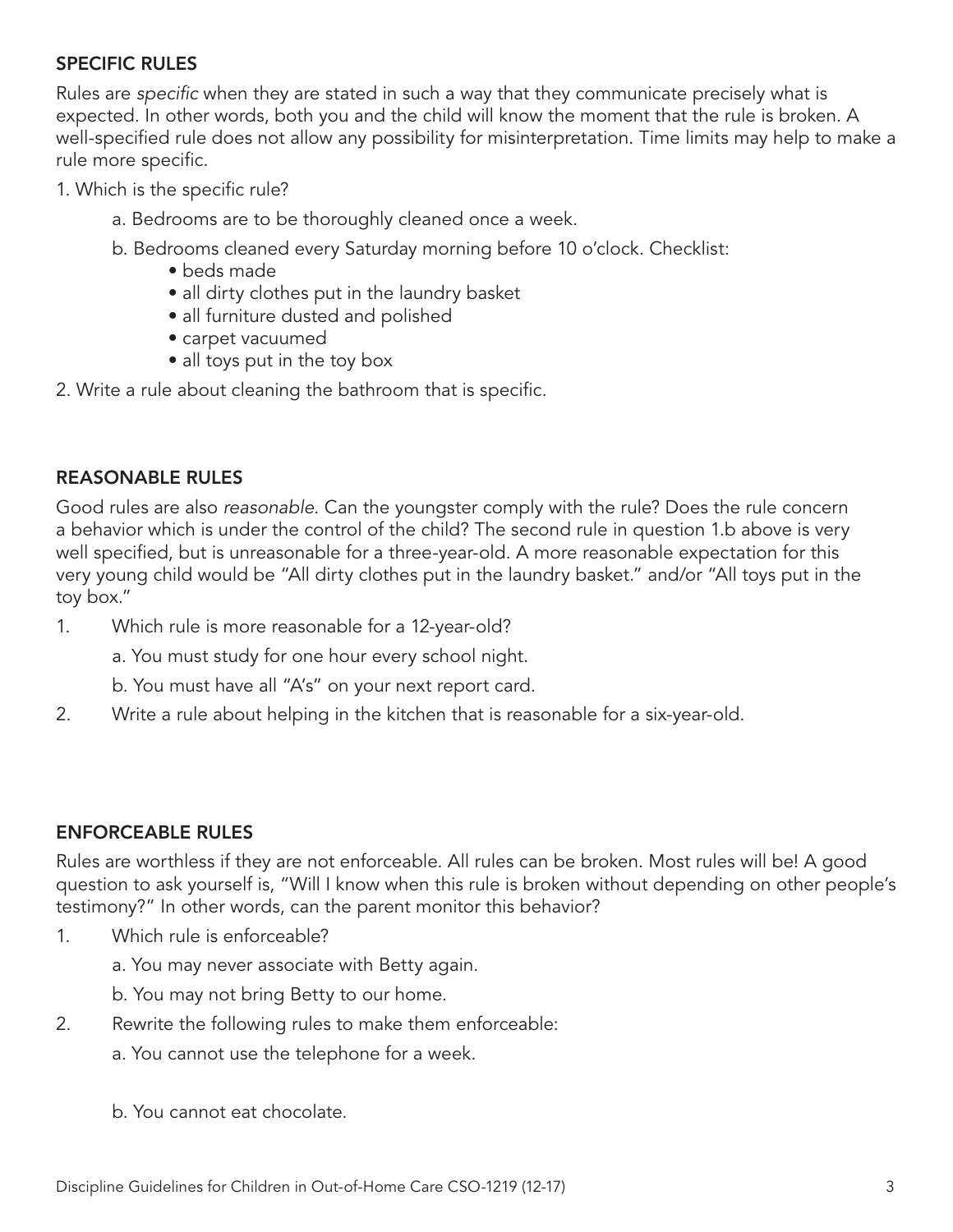#### POSITIVELY STATED RULES

It is very important to emphasize the positive at all times, and we can do this in making rules. When making rules, state the behavior you want to see rather than the behavior you don't want to see.

- 1. Change the following rules so that they are stated positively.
	- a. Dirty clothes should not be on the floor.
	- b. Don't leave the door open.
	- c. Don't arrive home after midnight.
	- d. Never leave the property without letting someone know where you are going.

#### NECESSARY RULES

Rules should make life easier for you, not more difficult. If your rules are specific, enforceable, reasonable, positively stated and as few as possible, you will be making it easier on yourself. The rule should leave the choices to the child, rather than putting the parent in the position of constantly monitoring compliance.

Consistency is a very important factor in all adult/child relationships. A few, well-planned rules can help you become more consistent, because it is easier to enforce a few rules rather than many. Too many rules can make everyone's life more complicated. Rules should be related to things that are real priorities to your family, and should put the responsibility on the child, not on the parent. Concentrate on those few vital rules.

1. Indicate whether you feel these behaviors are red (dangerous, destructive or illegal and must be stopped), yellow (have negative consequences under some circum¬stances), or green (behaviors where the child can learn from the natural consequences or modeling).

| Using foul language                                    |
|--------------------------------------------------------|
| Taking things that belong to others without permission |
| Smoking in the house                                   |
| Not letting anyone know where you will be              |
| Not making your bed                                    |
| Not taking out the garbage                             |
| Not doing homework                                     |

The behaviors that you identified as red or yellow will then need rules developed related to them. This is one way to identify which rules are necessary in your family.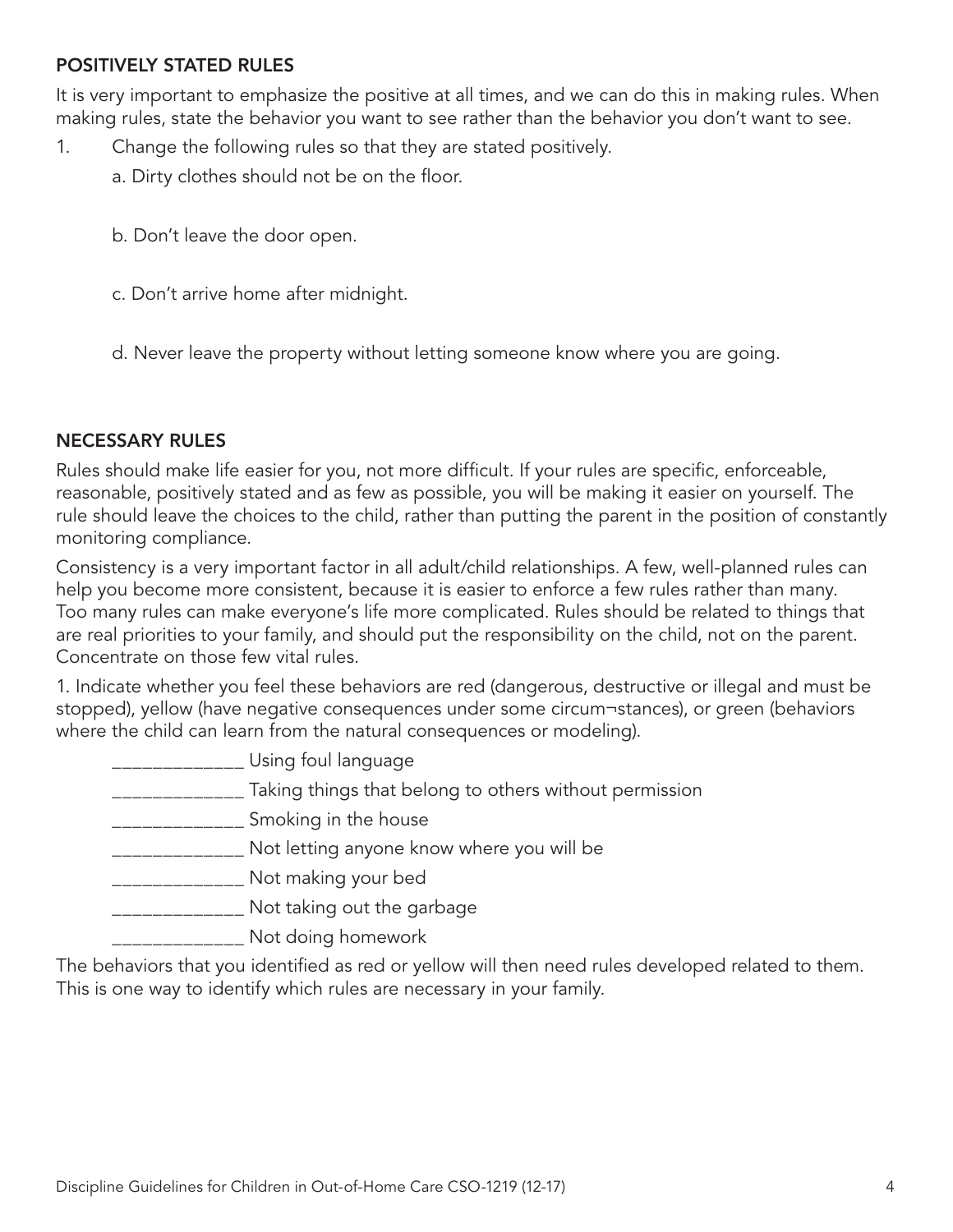## REVIEW OF THE RULES

Let's look at some of the rules in your family.

1. Write three of the rules in your home:

| a. |  |  |  |
|----|--|--|--|
| b. |  |  |  |
| C. |  |  |  |

2. Develop fair, reasonable, age- or developmentally-appropriate and consistent conse¬quences, related to the offense, for implementing these rules. These consequences will also be communicated to each child.

During the discussion on consequences, we will focus on the age and developmental stage of a child when developing consequences. This aspect needs to be looked at carefully when developing any technique or practice. Some children may function developmentally below their chronological age, and this needs to be taken into consideration when developing consequences.

3. Share with the team members any concerns or difficulties about disciplining a child in foster care, so constructive ideas and/or plans can be agreed upon.

If you get advice which is counter to the guidelines from another professional, call the licensing specialist and discuss it. For instance, if a therapist, psychologist, teacher, case manager, etc. should suggest that you spank the child or lock the child in his/her room, you need to discuss this with the licensing specialist and the Child Safety Specialist or supervisor.

4. What people might you use as a resource if you had concerns or difficulties in disciplining a child in foster care?

5. Which behaviors might you have concerns about? Who might you contact in each case? a. for preschoolers?

b. for school-aged children?

c. for teenagers?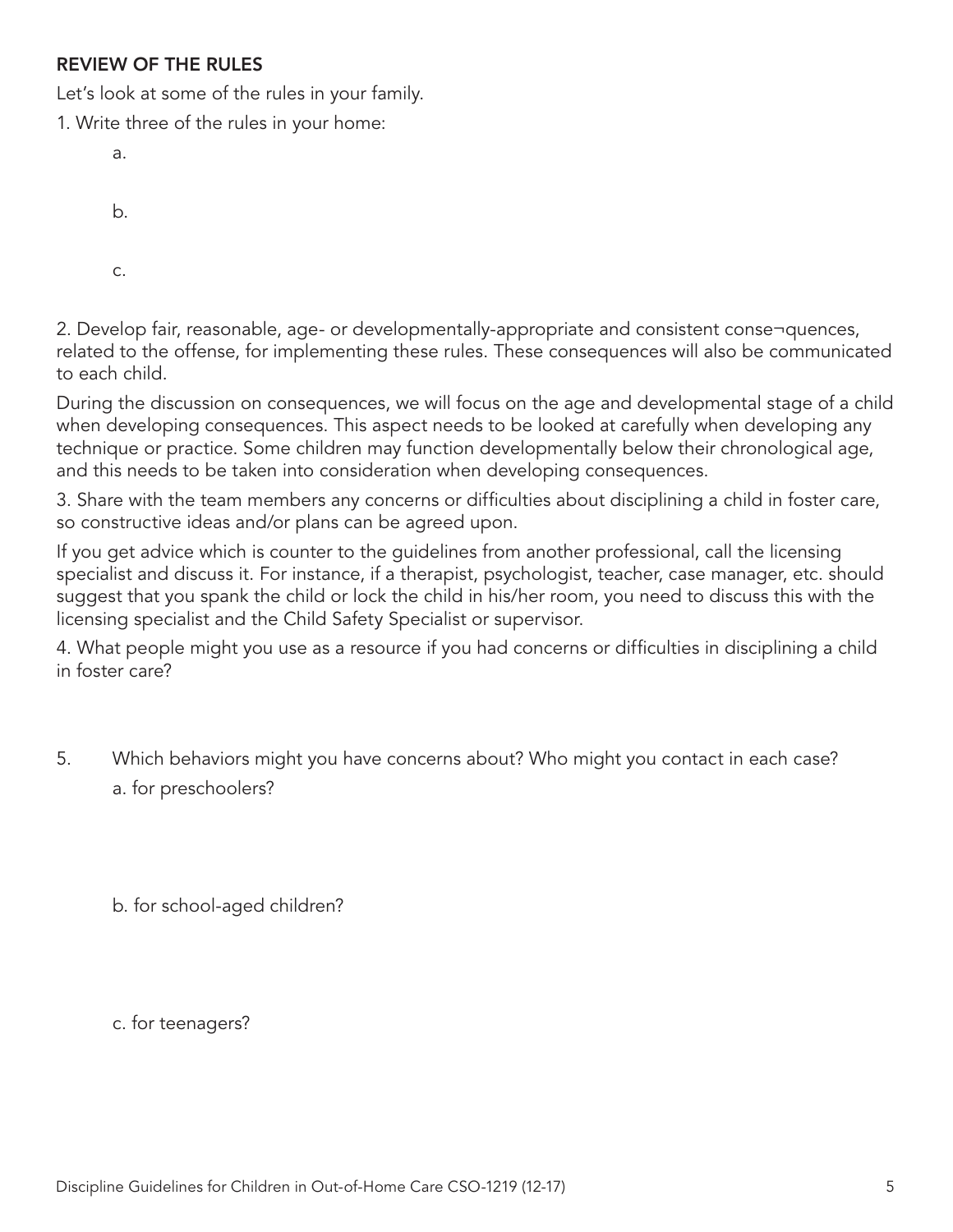# ACCEPTABLE DISCIPLINE METHODS

Discipline should be communicated in such a way as to help the child develop self-control and assume responsibility for his or her own behavior. Individual children will respond to different methods based on age, personality and life experiences.

Some of the discipline techniques we will review may be new to you. It is normal to feel some awkwardness and discomfort in learning new techniques. As you practice them, they will become more comfortable and part of your routine. The examples used in discussing various techniques are designed as learning tools, and do not necessarily reflect the range or severity of the behaviors which may occur in your home.

When faced with a misbehavior that you feel needs to be changed, first ask yourself these questions:

- a. Why might the child be behaving this way?
- b. Why does it bother me?
- c. What are the long-range consequences?
- d. What can I do in the short run?

If, after asking yourself these four questions, you decide that something needs to be done, one of the following methods might be helpful, depending on the particular child and the particular misbehavior.

# NATURAL CONSEQUENCES

Allow the child to experience the results of his or her behavior by not intervening. If Susie forgets her softball glove, she will be unable to try out for the team.

Natural consequences are those that occur without the parent's intervention. Since your intervention is not required, allowing these consequences to influence misbehaviors whenever possible should be considered. However, there are times when we do not want to wait for natural consequences to occur. For example, if the natural consequences are dangerous or harmful to the child (the child playing in the street could be hit by a car), the consequences would take too long (the bike left outside is rusting) or the child does not care (how dirty his/her room is). In these cases, if we want to intervene, we might consider logical consequences.

## LOGICAL CONSEQUENCES

Impose consequences that are as directly related as possible to the inappropriate behavior. If Johnnie broke the window, he can do extra chores to earn the money to pay for the new window. Logical consequences are those that the parent sets and are directly connected to the behavior. To be effective, the logical connection between the behavior and the consequence must be apparent to the child.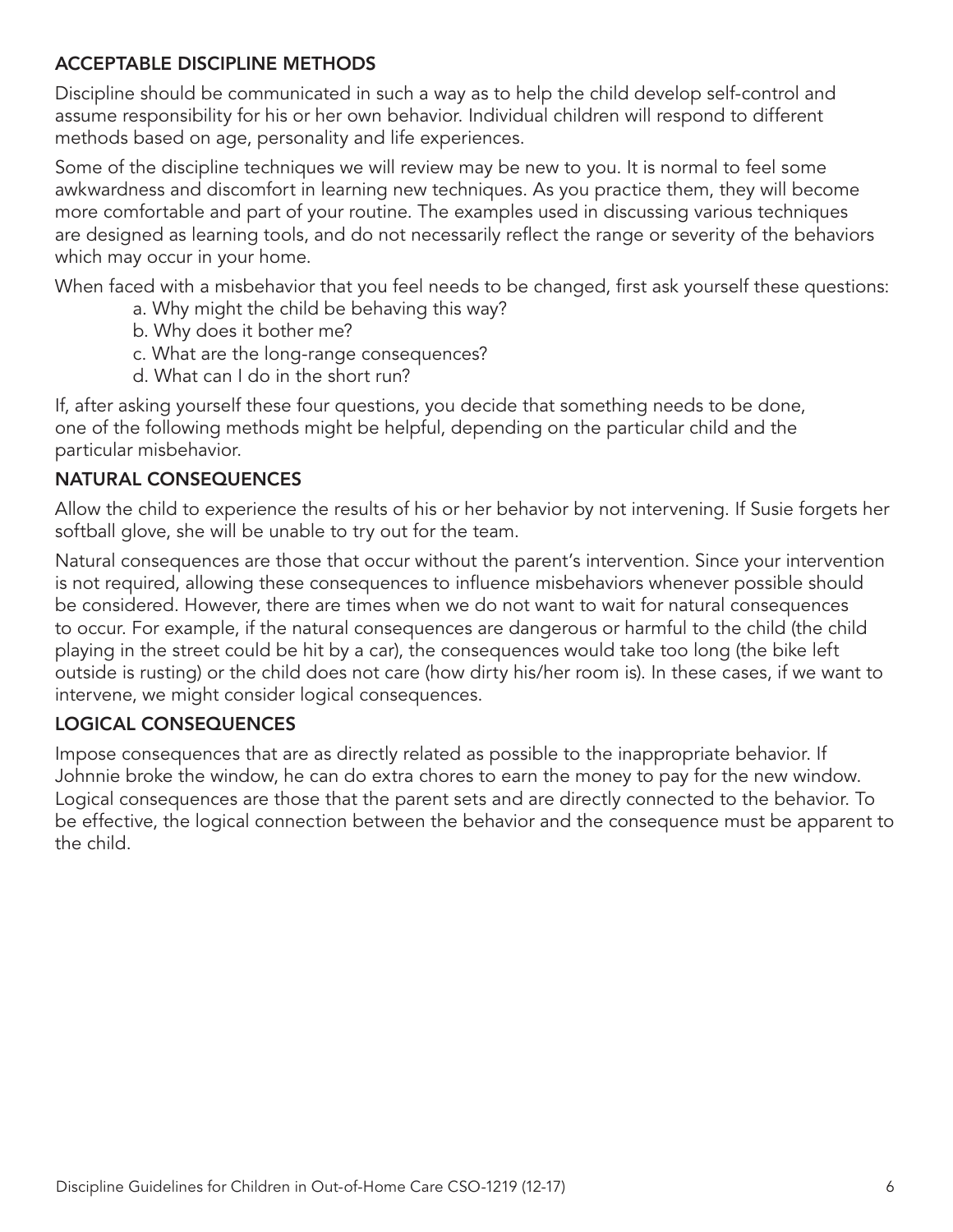# ARTIFICIAL CONSEQUENCES

Artificial consequences are set by the parent and have no specific connection to the behavior. The issue here is that the parent wants the behavior to change.

Identify the consequences for each behavior:

| <b>BEHAVIOR</b>                | <b>NATURAL</b> | <b>LOGICAL</b> | <b>ARTIFICIAL</b> |
|--------------------------------|----------------|----------------|-------------------|
| Leaving bike in front yard     |                |                |                   |
| Forgetting lunch               |                |                |                   |
| Playing in street              |                |                |                   |
| Stealing candy from a store    |                |                |                   |
| Not cleaning room              |                |                |                   |
| Completing chores on time      |                |                |                   |
| Breaking the TV remote control |                |                |                   |

Whenever a natural consequence is appropriate, use it! It requires no intervention on the parent's part and is an opportunity for the child to learn. If natural consequences are dangerous or would take too long to be effective and the behavior needs to be changed, use logical consequences for learning. Then, only if natural and logical consequences are not appropriate and it is still important to change the behavior, consider artificial consequences. By using natural, logical and artificial consequences, the child learns what consequences are and how to make decisions in terms of the consequences.

At times, there is a fine line between punishment and logical consequences. Your matter-of-fact tone of voice, positive attitude and willingness to accept the child's decision are essential characteristics of logical consequences. No matter how logical an action may seem to you, if your tone is harsh, your attitude overbearing and your demands absolute, your action is punitive.

## CONSEQUENCES TAKE TIME. PATIENCE PLUS PRACTICE EQUAL PROGRESS.

Mistakes should be seen as opportunities to learn. Teach children to learn from their mistakes rather than suffer from them. This can be done by asking the right questions:

- a. What did you do?
- b. What happened then?
- c. What could you have done differently?
- d. Are you willing to try that next time?

This sequence of questions helps the youngster focus on the behavior and explore possible alternatives. It is very important that you guide your child's thinking without doing the thinking for him or her.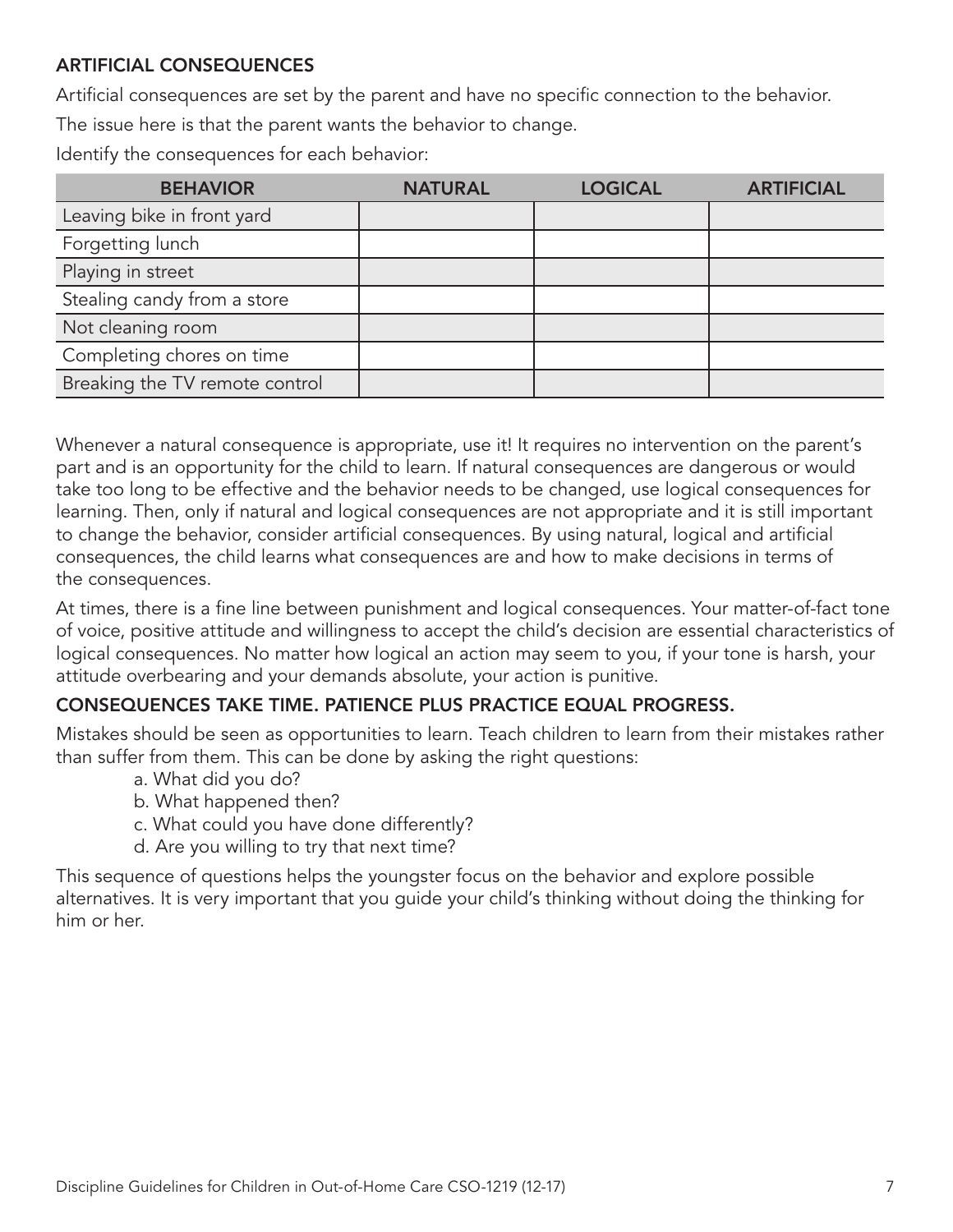#### ENCOURAGEMENT/PRAISE

Identify specific behaviors and strengths that encourage the child to develop and increase self-esteem. "That model car looks great! I like the color you chose. You did a job you can be proud of!"

Words of praise and encouragement should:

- a. Show the child that you value and accept him/her.
- b. Love the child for what he/she is, not what he/she does.
- c. Point out the positive aspects of his/her behavior.
- d. Show faith, trust and confidence in the child's abilities and judgments.
- e. Recognize efforts and improvements.
- f. Show appreciation for contributions.

You have this method at your disposal at all times and should use it frequently to shape behavior. It takes minimal time and effort compared to other methods and it is very powerful.

When communicating with children, we need to be careful to distinguish between the deed and the doer. The following suggestions may be helpful:

# A WAY WITH WORDS

# a. Descriptive praise:

You do a good job of ... I like the way you ...

# b. Phrases that show confidence:

I'm sure you can straighten this out by yourself, but if you need help, you know where to find me.

Knowing you, I'm sure you'll do fine. I think you can do it.

If you keep working, you'll get it.

# c. Phrases that show appreciation:

Thanks, that helped a lot. It was thoughtful of you to ... You can help us by...

# d. Phrases that point out strengths and improvements:

It looks like you worked hard at ... You have really improved in ... Look at the progress you have made in...

## e. Corrective comments:

We love you, but we don't like what you did. So you made a mistake (got in trouble); now what can you do about it? If you are not satisfied, what could you do differently?

# f. Words about feelings:

It sounds like you feel ... I can understand how you feel, but I'm sure you can handle it. How do you feel about it?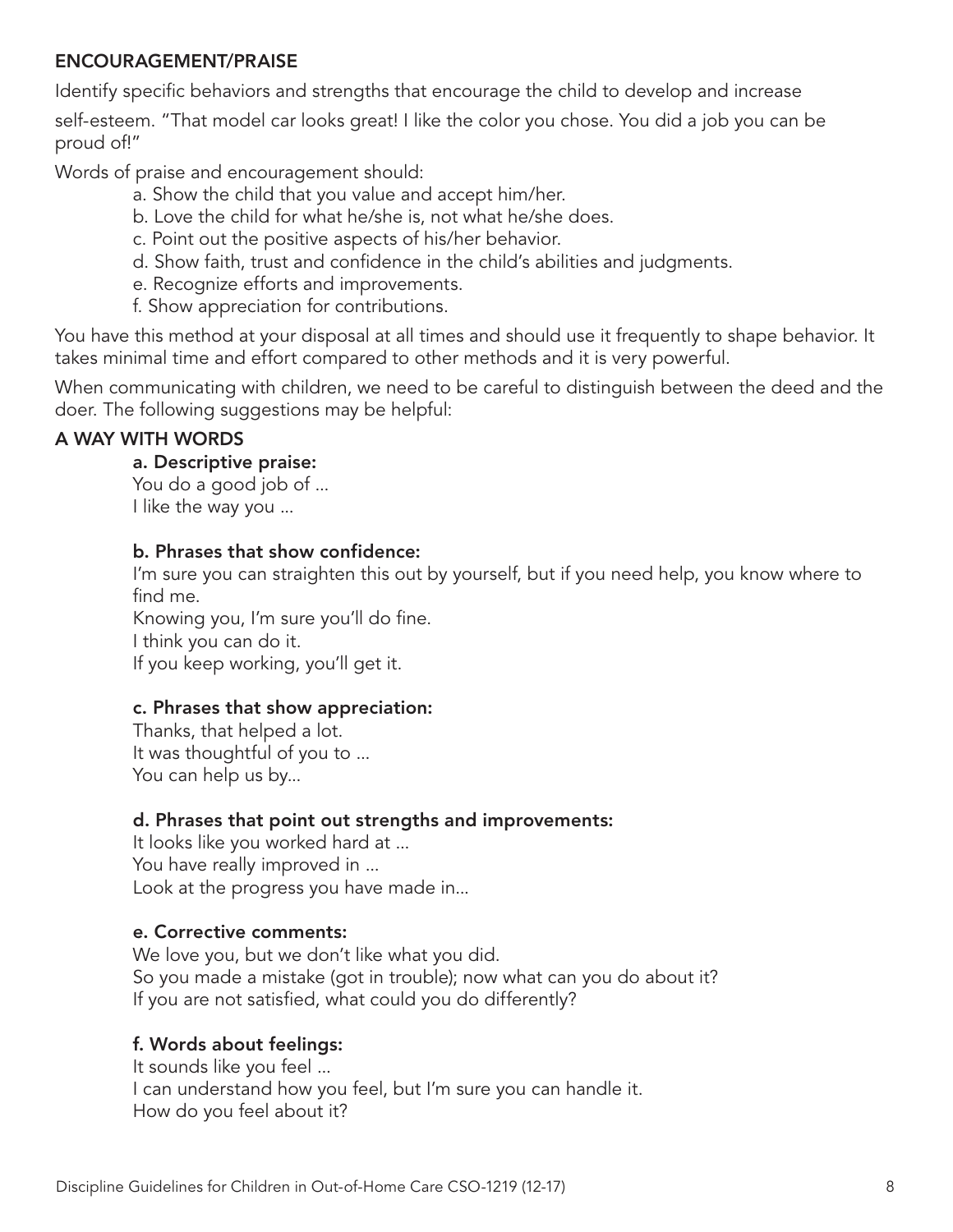#### g. Freedom phrases:

If you want to. If that's really what you like. You can decide that for yourself. It's entirely your choice. Your decision will be fine with me.

#### h. Door openers:

I'd be interested in your opinion about ...Would you like to talk about it? This seems important to you. You have a right to express your ideas (feelings)

Notice and acknowledge children when they're being cooperative, helpful, etc.

List three positive adjectives that describe you:

a.

b.

c.

# POSITIVE COMMUNICATION

Use language in positive terms to describe what you want, rather than what you don't want. "Walk around the pool," rather than "Stop that running!"

1. Change the following statements from negative to positive:

a. You can't play with your friends until you take out the trash.

b. All your chores have to be done this week or you can't go to the movies with the family.

## ACTIVE LISTENING

Listen with understanding, then clarify the statement and respond to the feelings. "It sounds like your teacher really scolded you in class and you must have felt really embarrassed by that."

Examples of active listening:

Child: (crying) Jimmy took my truck away from me.

Parent: You sure feel bad about that. You don't like it when he does that.

Child: That's right!

Child: Dad, when you were a boy what did you like in a girl? What made you really like a girl?

Parent: Sounds like you're wondering how to get boys to like you, is that right? Child: Yeah. For some reason they don't seem to like me and I don't know why.

Respond with active listening to the following statements:

Child: I hate school and I'm not going anymore! Parent: Child: You're not my mom; I don't have to do what you say! Parent: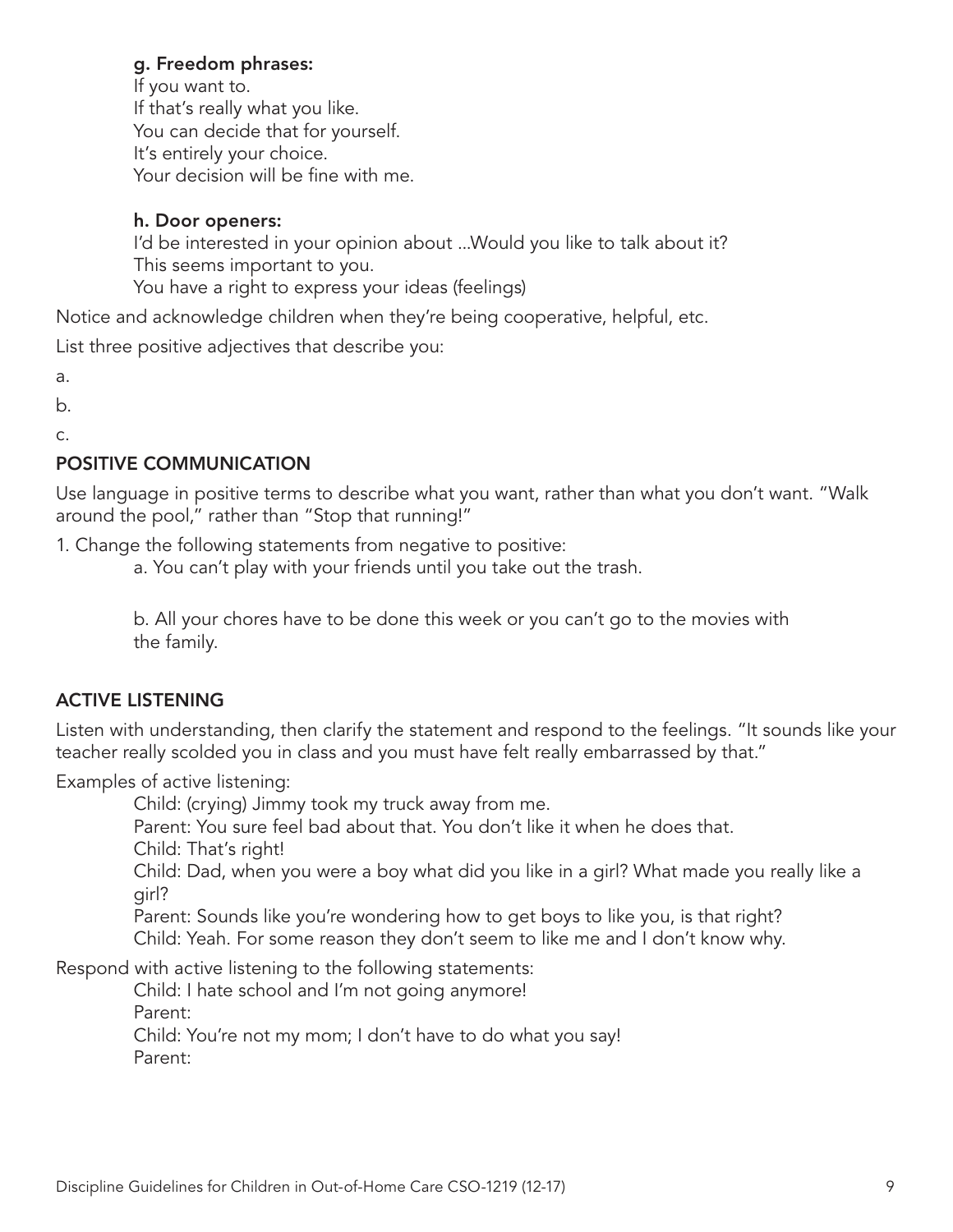If, when using active listening, you find the child has a problem and is willing to talk about it, use the following steps of problem-solving to encourage the child to develop a plan of action:

1. Use active listening to clarify the problem.

2. Explore alternatives through brainstorming. Identify as many possible solutions as you and the child can think of. *Shall we look at some things you could do about this?*

a. Assist the child in choosing a solution. *Which idea do you think is the best one?* b. Discuss probable results of the decision. *What do you think will happen if you do that?*

c. Obtain a commitment. What have you decided to do?

3. Allow a time for evaluation or plan a time for evaluation if the particular problem requires such. *Anytime you want to talk about this again, I'd be glad to listen.*

Recognize that an upset person is experiencing internal conflict. An upset person is not a good listener. It sometimes pays to wait a while before talking.

# 'I' MESSAGES

Communicate by phrasing in the first person. "I feel worried and upset when I don't know where my children are."

'I' Messages include the following steps:

- 1. Describe the behavior (don't blame) — *When you fight with your brother...*
	- a. State your feeling *I get angry*
	- b. State the consequences *because someone might get hurt.*
- 2. This includes the following pattern:
	- c. Behavior *When you...*
	- d. Feeling *I feel...*
	- e. Consequence *because...*

What "I" Message could you use in the following situation?

1. You have just washed your car. Your child makes a design on it with muddy hand prints.

2. Your child forgets to feed the dog.

3. Your child comes home from a friend's house an hour later than agreed upon.

# INCENTIVES/REWARDS/MOTIVATORS

These include providing short-term incentives that help the child focus on desired behavior. If the child completes all the chores on his or her "job list" this week, he/she can go out for an ice cream cone on Saturday. (The younger the child, the shorter the period of time should be.)

This is an entry-level tool and should not continue for long periods of time. To be effective, incentives need to change often. The parent needs to monitor the incentives and diminish or eliminate them as the appropriate behavior becomes a habit. A lot of positive verbal communication about the appropriate behavior should accompany the incentives. Eventually, those verbal reinforcers and then the child's internal verbal reinforcers will sustain the behavior. It is important to seek the child's input regarding what is an incentive for him/her.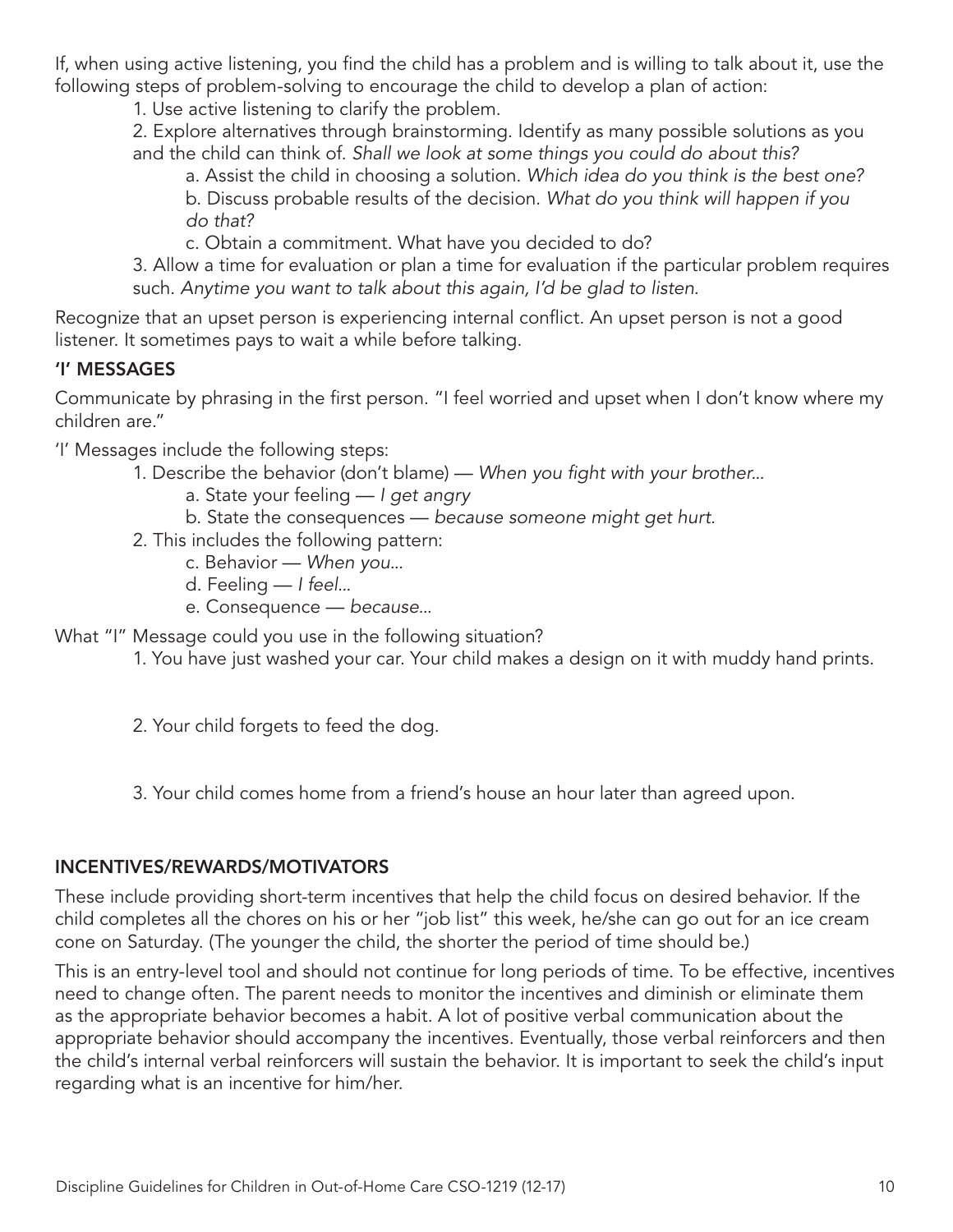# **CONTRACTING**

Negotiate with the child to create a written mutual agreement that provides incentives that help the child focus on a desired behavior. This is particularly appropriate with older children. If Tom passes all his subjects with at least a C grade, then he will have more time for recreation next semester.

Behavioral contracts help young people develop concrete goals which they can be expected to attain. They help to motivate and also serve as a reference point for measuring progress. It may be helpful to involve the Child Safety Specialist as the mediator in developing a contract between the foster parents and the young person.

When formulating a contract for behavioral change, it is essential to go through the following steps:

- 1. Select one or two behaviors that you want to work on first.
- 2. Describe those behaviors so that they may be observed and counted.

3. Identify incentives that will help provide motivation to do well.

4.Locate people who can help you keep track of the behaviors being performed and who can perhaps give out the incentives.

- 5. Write the contract so that everyone can understand it.
- 6. Collect data.
- 7. Troubleshoot the system if the data does not show improvement.
- 8. Rewrite the contract (whether or not the data show improvement).

9. Continue to monitor, troubleshoot, and rewrite until there is improvement in the behavior that was troublesome.

10. Select another behavior to work on.

When the contract is put on paper, it should include the following items:

- 1. Date the agreement begins, ends, or is renegotiated.
- 2. Behavior(s) targeted for change.
- 3. Amount and kind of reinforcers to be used.
- 4. Schedule of reinforcer's delivery.
- 5. Signatures of all those involved.
- 6. Schedule for review of progress.

And these optional, but strongly suggested topics:

- 7. Bonus clause for sustained or exceptional performance.
- 8. Statement of the penalties that will be imposed if the specified behavior is not performed.

## REDIRECTING

Substitute an acceptable behavior for an unacceptable one. "Carol, you can't play with Bob's stereo, but let's go find your crayons and some paper, so that you can make a picture."

Many children in foster care have feelings of anger. If the way they are acting out those feelings is not appropriate, you need to redirect them to a behavior that is an appropriate way to express that feeling.

1. How is it okay for children to express angry feelings in your family?

2. Complete the following statements to redirect a child:

a. In this family, it is not okay to hit people, but you can:

b. It is not acceptable to throw things in the house, but you can: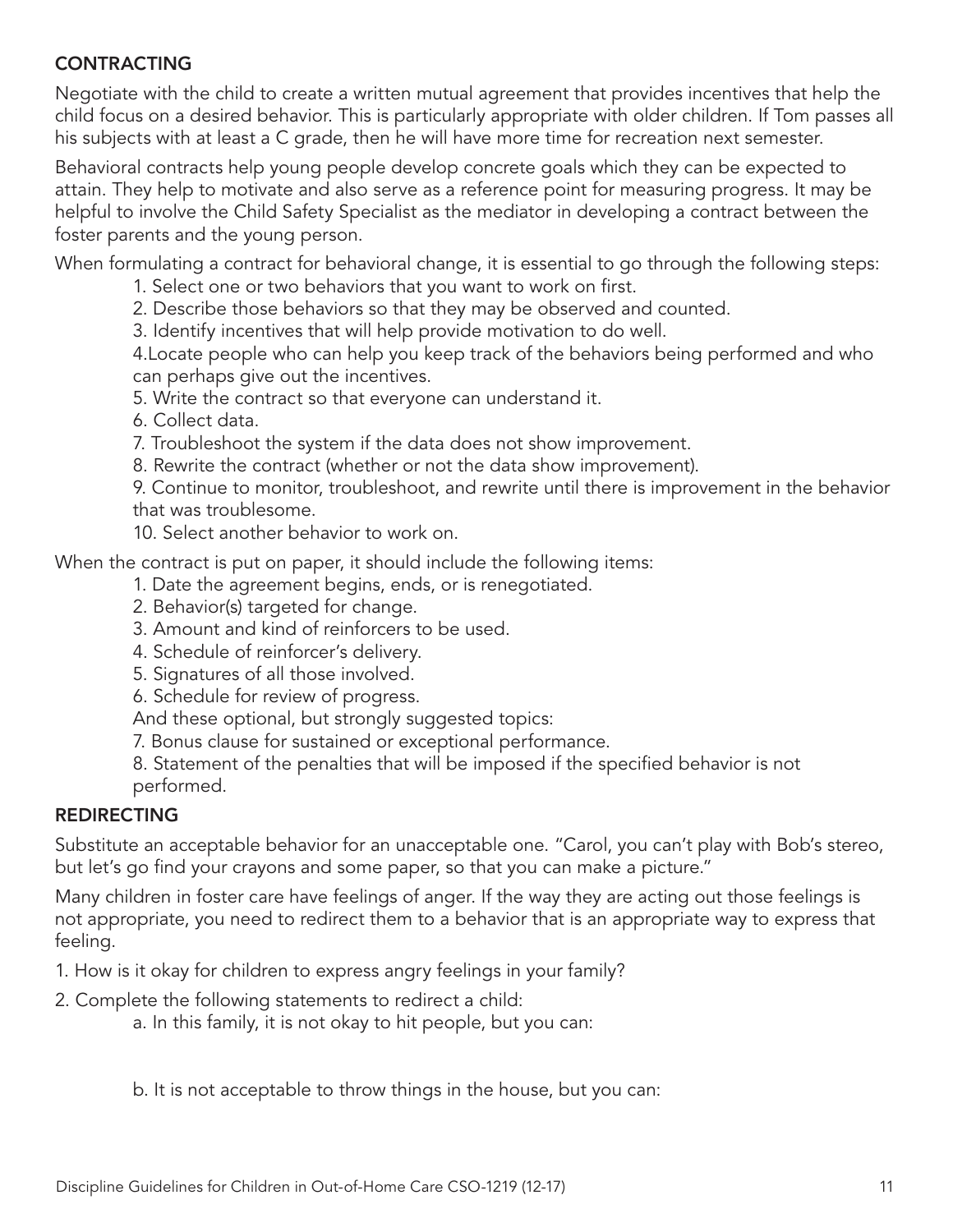#### ROLE-MODELING

Show by example the behavior you want from the child. If one shows respect for the child's property and privacy, the child will learn to respect the property and privacy of others.

Answer the following questions:

- 1. How can you as a parent role-model sharing?
- 2. How can you role-model speaking kindly to others?
- 3. How can you role-model being truthful?

## TIME-OUT

Remove the child from the situation (usually 1 or 2 minutes for each year of the child's age). A specific chair or place in the room should be identified for the child as the time-out place.

This method can be punishing if your attitude is punitive. Remain calm and firm when using time-out. Timeouts do not work with all kids and should be used with caution, not overused.

Using time-outs alone will not work for very long. Other methods need to be used at the same time, such as observing what brings about the behavior that requires a time-out and developing a plan related to that, acknowledging when the child is behaving appropriately, etc.

#### REMOVING PRIVILEGES

Remove a privilege that is related to the unacceptable behavior. The loss should be of short-term duration. Losing the use of the phone, time with friends, TV time, etc., could be used, depending on what is important to the particular child.

Your attitude here is also important. **The intent is to teach, not to punish.** If the child feels trapped by the removal of privileges, the effect is lost. Also, if the parent is trapped by supervising the loss of privileges, as in grounding, the effect is lost.

Respond to the following situations:

1. The child has broken a rule in your home where the consequence is losing some TV time.

- a. How long might be appropriate for a five-year-old?
- b. How long for a ten-year-old?
- 2. The child's consequence is losing time with her friends.
	- a. How long might be appropriate for a six-year-old?
	- b. How long for a ten-year-old?
	- c. How long for a 15-year-old?